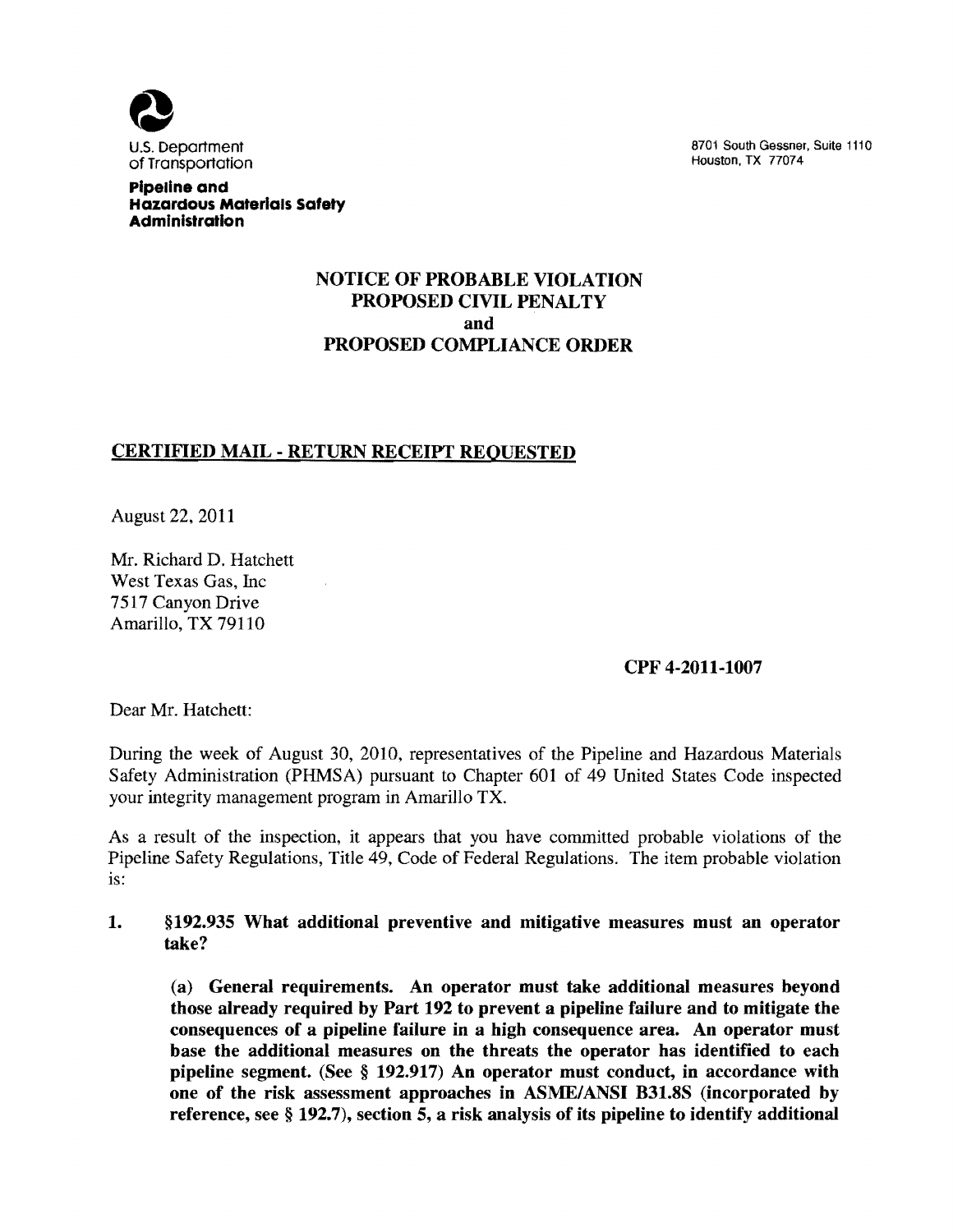measures to protect the high consequence area and enhance public safety. Such additional measures include, but are not limited to, installing Automatic Shut-off Valves or Remote Control Valves, installing computerized monitoring and leak detection systems, replacing pipe segments with pipe of heavier wall thickness, providing additional training to personnel on response procedures, conducting drills with local emergency responders and implementing additional inspection and maintenance programs.

West Texas Gas (WTG) failed to perform the necessary risk analysis and identification of additional preventive and mitigative (P&M) measures. WTG's program spells out what the steps and actions it will take related to P&M measures in article 10 "Identification of Preventative and Mitigation Measures" of their 1M program. One step in the process requires the Director of Integrity Management to utilize Appendix E "Preventative and Mitigative Measures Evaluation Form" to document the decision process and implementation schedule for selected P&M measures. During the inspection WTG was asked to present their analysis and identify measures that were implemented. WTG did not present any completed Appendix E forms. WTG could not identify any measures they had implemented nor was a documented analysis presented. Retention of the analysis is consistent with the record keeping requirement of §192.947 and should have been made available during the inspection.

### Proposed Civil Penalty

Under 49 United States Code, § 60122, you are subject to a civil penalty not to exceed \$100,000 for each violation for each day the violation persists up to a maximum of \$1,000,000 for any related series of violations. The Compliance Officer has reviewed the circumstances and supporting documentation involved in the above probable violation(s) and has recommended that you be preliminarily assessed a civil penalty of \$ 27,500.

#### Proposed Compliance Order

With respect to item 1 pursuant to 49 United States Code § 60118, the Pipeline and Hazardous Materials Safety Administration proposes to issue a Compliance Order to West Texas Gas, Inc. Please refer to the *Proposed Compliance Order,* which is enclosed and made a part of this Notice.

#### Response to this Notice

Enclosed as part of this Notice is a document entitled *Response Options for Pipeline Operators in Compliance Proceedings.* Please refer to this document and note the response options. Be advised that all material you submit in response to this enforcement action is subject to being made publicly available. If you believe that any portion of your responsive material qualifies for confidential treatment under 5 U.S.C. 552(b), along with the complete original document you must provide a second copy of the document with the portions you believe qualify for confidential treatment redacted and an explanation of why you believe the redacted information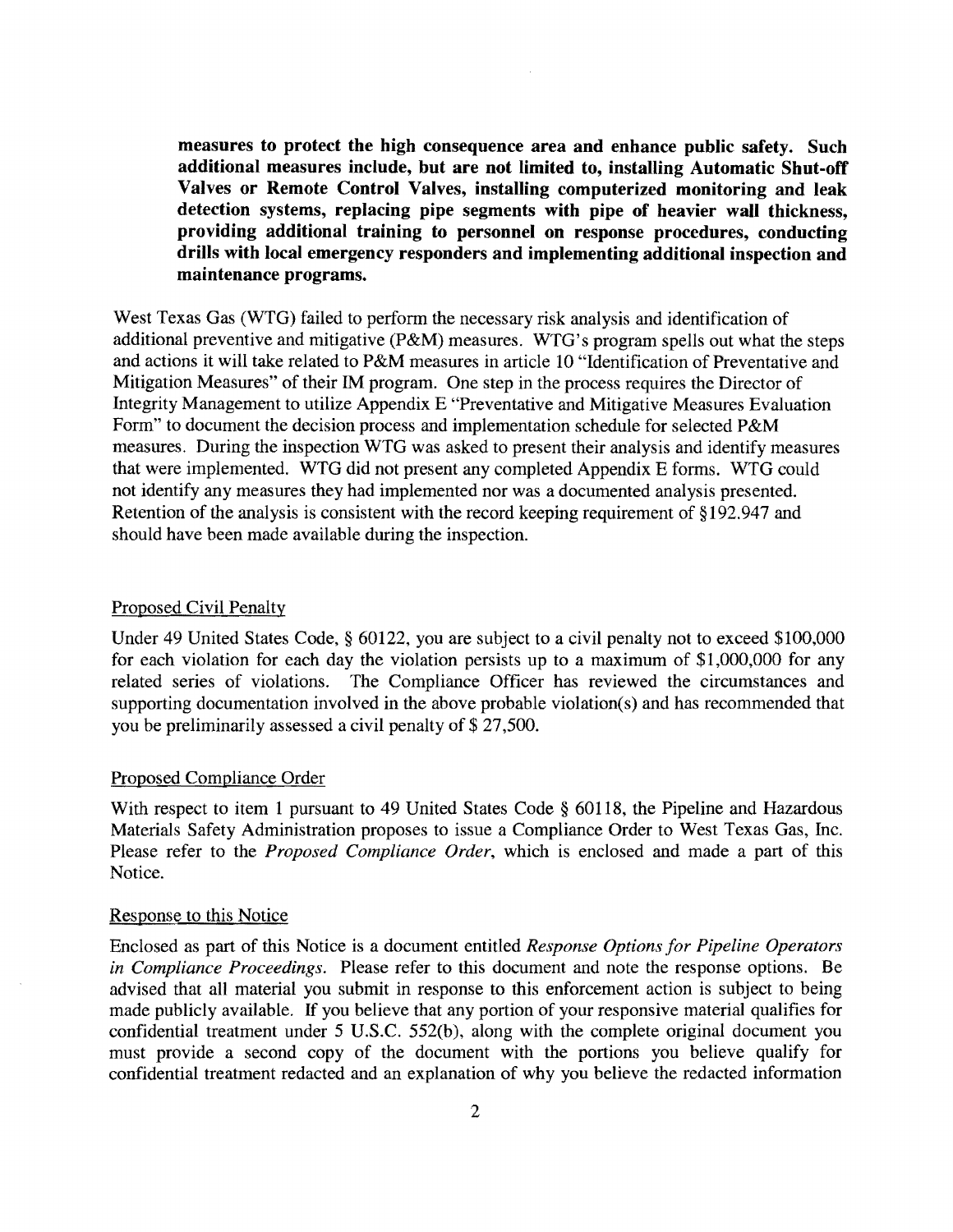qualifies for confidential treatment under 5 U.S.c. 552(b). If you do not respond within 30 days of receipt of this Notice, this constitutes a waiver of your right to contest the allegations **in** this Notice and authorizes the Associate Administrator for Pipeline Safety to find facts as alleged in this Notice without further notice to you and to issue a Final Order.

**In** your correspondence on this matter, please refer to **CPF 4-2011-1007** and for each document you submit, please provide a copy in electronic format whenever possible.

Sincerely,

All Staly

R. M. Seeley Director, Southwest Region Pipeline and Hazardous Materials Safety Administration

Enclosures: *Proposed Compliance Order Response Options for Pipeline Operators in Compliance Proceedings*